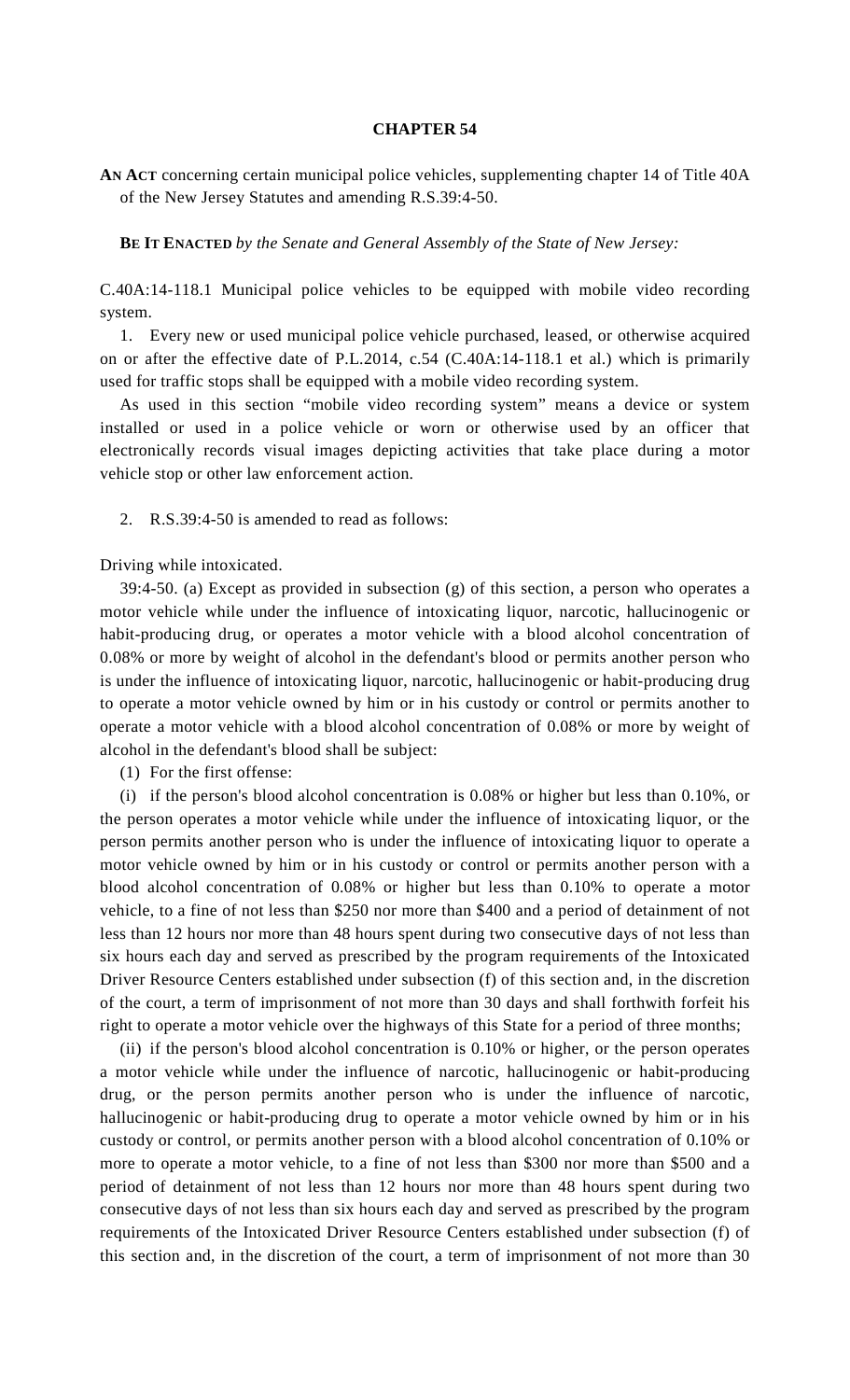## P.L.2014, CHAPTER 54

days and shall forthwith forfeit his right to operate a motor vehicle over the highways of this State for a period of not less than seven months nor more than one year;

 (iii) For a first offense, a person also shall be subject to the provisions of P.L.1999, c.417 (C.39:4-50.16 et al.).

 (2) For a second violation, a person shall be subject to a fine of not less than \$500 nor more than \$1,000, and shall be ordered by the court to perform community service for a period of 30 days, which shall be of such form and on such terms as the court shall deem appropriate under the circumstances, and shall be sentenced to imprisonment for a term of not less than 48 consecutive hours, which shall not be suspended or served on probation, nor more than 90 days, and shall forfeit his right to operate a motor vehicle over the highways of this State for a period of two years upon conviction, and, after the expiration of said period, he may make application to the Chief Administrator of the New Jersey Motor Vehicle Commission for a license to operate a motor vehicle, which application may be granted at the discretion of the chief administrator, consistent with subsection (b) of this section. For a second violation, a person also shall be required to install an ignition interlock device under the provisions of P.L.1999, c.417 (C.39:4-50.16 et al.).

 (3) For a third or subsequent violation, a person shall be subject to a fine of \$1,000, and shall be sentenced to imprisonment for a term of not less than 180 days in a county jail or workhouse, except that the court may lower such term for each day, not exceeding 90 days, served participating in a drug or alcohol inpatient rehabilitation program approved by the Intoxicated Driver Resource Center and shall thereafter forfeit his right to operate a motor vehicle over the highways of this State for 10 years. For a third or subsequent violation, a person also shall be required to install an ignition interlock device under the provisions of P.L.1999, c.417 (C.39:4-50.16 et al.).

 As used in this section, the phrase "narcotic, hallucinogenic or habit-producing drug" includes an inhalant or other substance containing a chemical capable of releasing any toxic vapors or fumes for the purpose of inducing a condition of intoxication, such as any glue, cement or any other substance containing one or more of the following chemical compounds: acetone and acetate, amyl nitrite or amyl nitrate or their isomers, benzene, butyl alcohol, butyl nitrite, butyl nitrate or their isomers, ethyl acetate, ethyl alcohol, ethyl nitrite or ethyl nitrate, ethylene dichloride, isobutyl alcohol or isopropyl alcohol, methyl alcohol, methyl ethyl ketone, nitrous oxide, n-propyl alcohol, pentachlorophenol, petroleum ether, propyl nitrite or propyl nitrate or their isomers, toluene, toluol or xylene or any other chemical substance capable of causing a condition of intoxication, inebriation, excitement, stupefaction or the dulling of the brain or nervous system as a result of the inhalation of the fumes or vapors of such chemical substance.

 Whenever an operator of a motor vehicle has been involved in an accident resulting in death, bodily injury or property damage, a police officer shall consider that fact along with all other facts and circumstances in determining whether there are reasonable grounds to believe that person was operating a motor vehicle in violation of this section.

 A conviction of a violation of a law of a substantially similar nature in another jurisdiction, regardless of whether that jurisdiction is a signatory to the Interstate Driver License Compact pursuant to P.L.1966, c.73 (C.39:5D-1 et seq.), shall constitute a prior conviction under this subsection unless the defendant can demonstrate by clear and convincing evidence that the conviction in the other jurisdiction was based exclusively upon a violation of a proscribed blood alcohol concentration of less than 0.08%.

 If the driving privilege of any person is under revocation or suspension for a violation of any provision of this Title or Title 2C of the New Jersey Statutes at the time of any conviction for a violation of this section, the revocation or suspension period imposed shall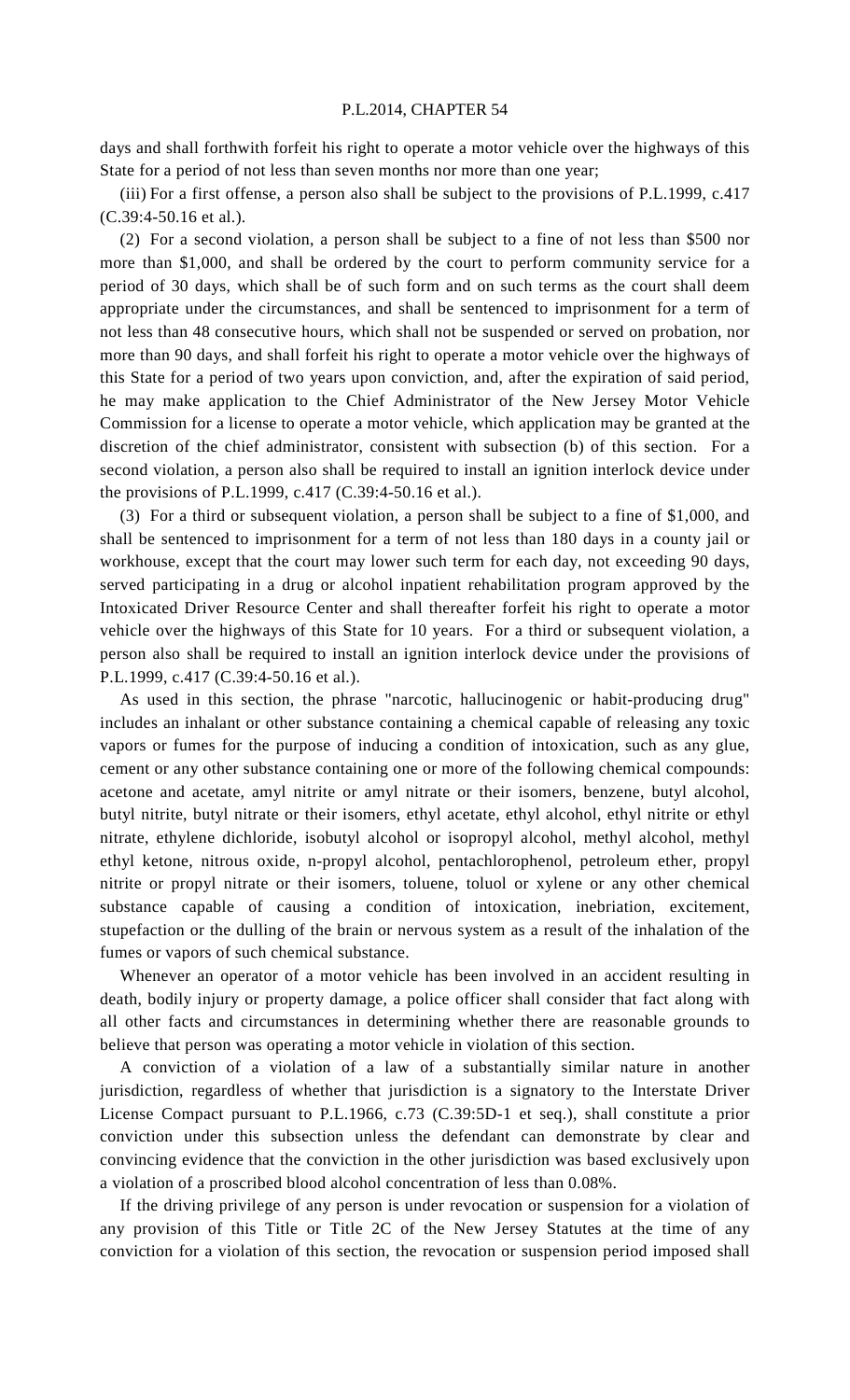## P.L.2014, CHAPTER 54

commence as of the date of termination of the existing revocation or suspension period. In the case of any person who at the time of the imposition of sentence is less than 17 years of age, the forfeiture, suspension or revocation of the driving privilege imposed by the court under this section shall commence immediately, run through the offender's seventeenth birthday and continue from that date for the period set by the court pursuant to paragraphs (1) through (3) of this subsection. A court that imposes a term of imprisonment for a first or second offense under this section may sentence the person so convicted to the county jail, to the workhouse of the county wherein the offense was committed, to an inpatient rehabilitation program or to an Intoxicated Driver Resource Center or other facility approved by the chief of the Intoxicated Driving Program Unit in the Department of Health. For a third or subsequent offense a person shall not serve a term of imprisonment at an Intoxicated Driver Resource Center as provided in subsection (f).

 A person who has been convicted of a previous violation of this section need not be charged as a second or subsequent offender in the complaint made against him in order to render him liable to the punishment imposed by this section on a second or subsequent offender, but if the second offense occurs more than 10 years after the first offense, the court shall treat the second conviction as a first offense for sentencing purposes and if a third offense occurs more than 10 years after the second offense, the court shall treat the third conviction as a second offense for sentencing purposes.

 (b) A person convicted under this section must satisfy the screening, evaluation, referral, program and fee requirements of the Division of Mental Health and Addiction Services' Intoxicated Driving Program Unit, and of the Intoxicated Driver Resource Centers and a program of alcohol and drug education and highway safety, as prescribed by the chief administrator. The sentencing court shall inform the person convicted that failure to satisfy such requirements shall result in a mandatory two-day term of imprisonment in a county jail and a driver license revocation or suspension and continuation of revocation or suspension until such requirements are satisfied, unless stayed by court order in accordance with the Rules Governing the Courts of the State of New Jersey, or R.S.39:5-22. Upon sentencing, the court shall forward to the Division of Mental Health and Addiction Services' Intoxicated Driving Program Unit a copy of a person's conviction record. A fee of \$100 shall be payable to the Alcohol Education, Rehabilitation and Enforcement Fund established pursuant to section 3 of P.L.1983, c.531 (C.26:2B-32) to support the Intoxicated Driving Program Unit.

 (c) Upon conviction of a violation of this section, the court shall collect forthwith the New Jersey driver's license or licenses of the person so convicted and forward such license or licenses to the chief administrator. The court shall inform the person convicted that if he is convicted of personally operating a motor vehicle during the period of license suspension imposed pursuant to subsection (a) of this section, he shall, upon conviction, be subject to the penalties established in R.S.39:3-40. The person convicted shall be informed orally and in writing. A person shall be required to acknowledge receipt of that written notice in writing. Failure to receive a written notice or failure to acknowledge in writing the receipt of a written notice shall not be a defense to a subsequent charge of a violation of R.S.39:3-40. In the event that a person convicted under this section is the holder of any out-of-State driver's license, the court shall not collect the license but shall notify forthwith the chief administrator, who shall, in turn, notify appropriate officials in the licensing jurisdiction. The court shall, however, revoke the nonresident's driving privilege to operate a motor vehicle in this State, in accordance with this section. Upon conviction of a violation of this section, the court shall notify the person convicted, orally and in writing, of the penalties for a second, third or subsequent violation of this section. A person shall be required to acknowledge receipt of that written notice in writing. Failure to receive a written notice or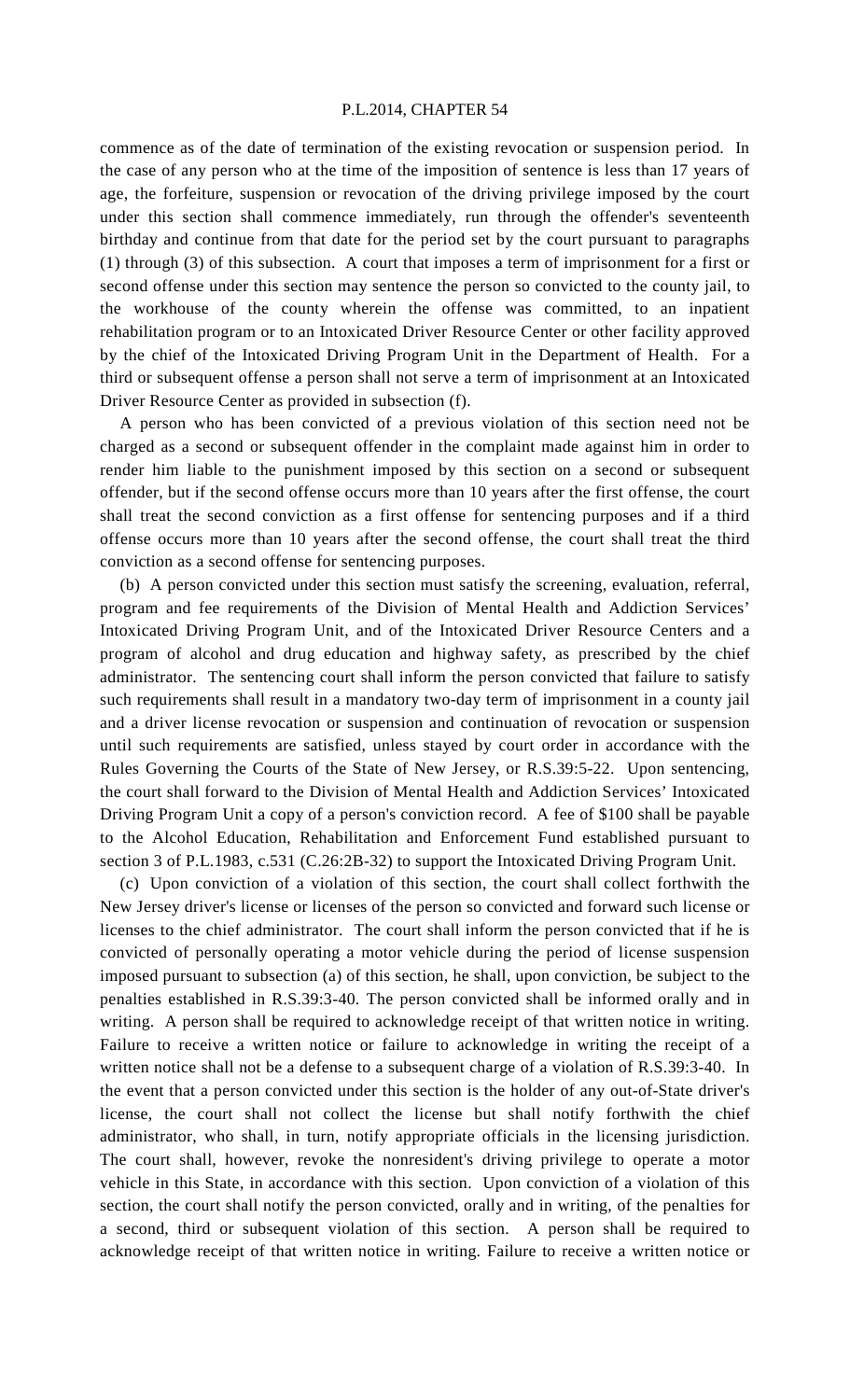failure to acknowledge in writing the receipt of a written notice shall not be a defense to a subsequent charge of a violation of this section.

 (d) The chief administrator shall promulgate rules and regulations pursuant to the "Administrative Procedure Act," P.L.1968, c.410 (C.52:14B-1 et seq.) in order to establish a program of alcohol education and highway safety, as prescribed by this act.

 (e) Any person accused of a violation of this section who is liable to punishment imposed by this section as a second or subsequent offender shall be entitled to the same rights of discovery as allowed defendants pursuant to the Rules Governing the Courts of the State of New Jersey.

 (f) The counties, in cooperation with the Division of Mental Health and Addiction Services and the commission, but subject to the approval of the Division of Mental Health and Addiction Services, shall designate and establish on a county or regional basis Intoxicated Driver Resource Centers. These centers shall have the capability of serving as community treatment referral centers and as court monitors of a person's compliance with the ordered treatment, service alternative or community service. All centers established pursuant to this subsection shall be administered by a counselor certified by the Alcohol and Drug Counselor Certification Board of New Jersey or other professional with a minimum of five years' experience in the treatment of alcoholism. All centers shall be required to develop individualized treatment plans for all persons attending the centers; provided that the duration of any ordered treatment or referral shall not exceed one year. It shall be the center's responsibility to establish networks with the community alcohol and drug education, treatment and rehabilitation resources and to receive monthly reports from the referral agencies regarding a person's participation and compliance with the program. Nothing in this subsection shall bar these centers from developing their own education and treatment programs; provided that they are approved by the Division of Mental Health and Addiction Services.

 Upon a person's failure to report to the initial screening or any subsequent ordered referral, the Intoxicated Driver Resource Center shall promptly notify the sentencing court of the person's failure to comply.

 Required detention periods at the Intoxicated Driver Resource Centers shall be determined according to the individual treatment classification assigned by the Intoxicated Driving Program Unit. Upon attendance at an Intoxicated Driver Resource Center, a person shall be required to pay a per diem fee of \$75 for the first offender program or a per diem fee of \$100 for the second offender program, as appropriate. Any increases in the per diem fees after the first full year shall be determined pursuant to rules and regulations adopted by the Commissioner of Health in consultation with the Governor's Council on Alcoholism and Drug Abuse pursuant to the "Administrative Procedure Act," P.L.1968, c.410 (C.52:14B-1 et seq.).

 The centers shall conduct a program of alcohol and drug education and highway safety, as prescribed by the chief administrator.

 The Commissioner of Health shall adopt rules and regulations pursuant to the "Administrative Procedure Act," P.L.1968, c.410 (C.52:14B-1 et seq.), in order to effectuate the purposes of this subsection.

(g) When a violation of this section occurs while:

 (1) on any school property used for school purposes which is owned by or leased to any elementary or secondary school or school board, or within 1,000 feet of such school property;

 (2) driving through a school crossing as defined in R.S.39:1-1 if the municipality, by ordinance or resolution, has designated the school crossing as such; or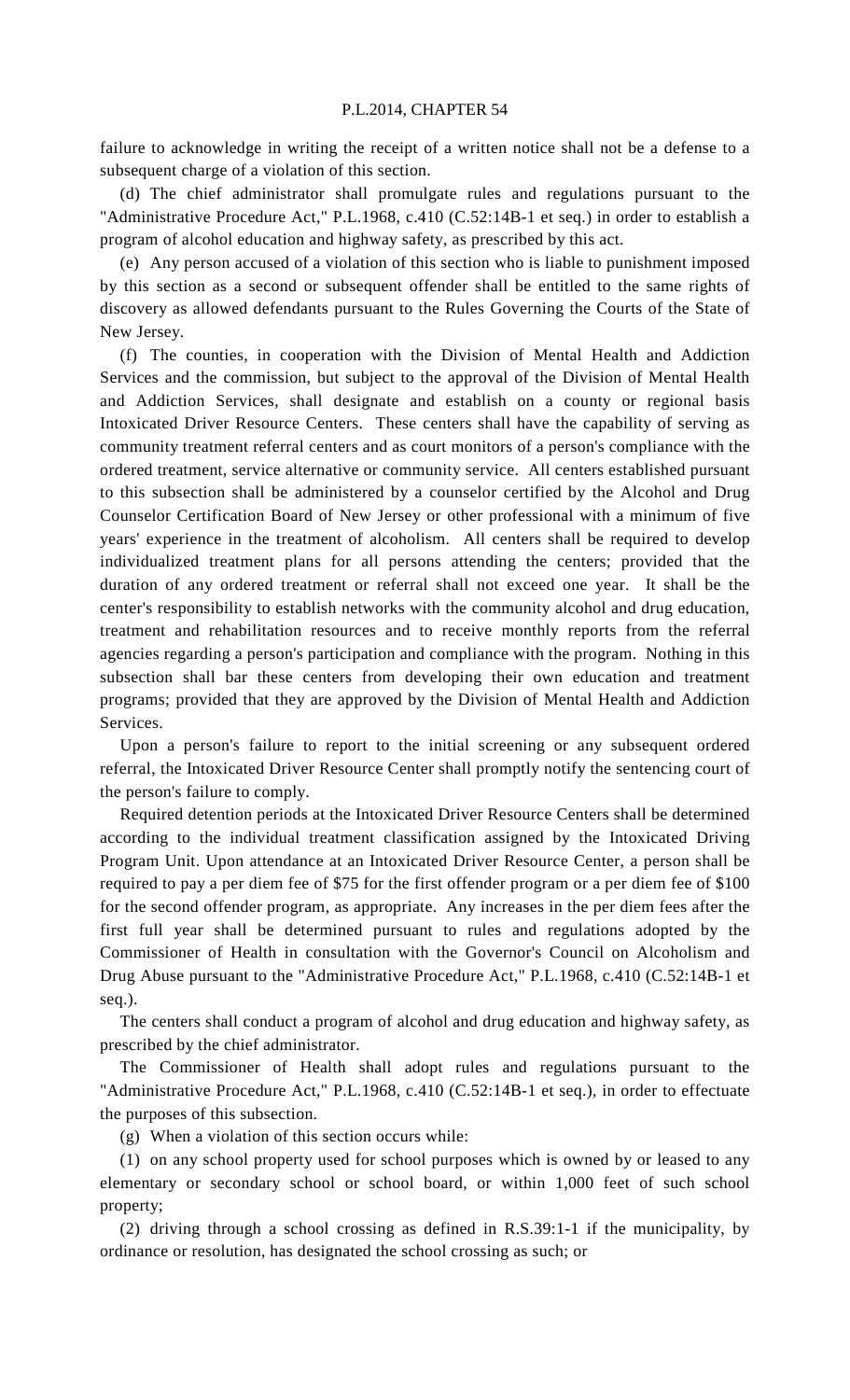## P.L.2014, CHAPTER 54

 (3) driving through a school crossing as defined in R.S.39:1-1 knowing that juveniles are present if the municipality has not designated the school crossing as such by ordinance or resolution, the convicted person shall: for a first offense, be fined not less than \$500 or more than \$800, be imprisoned for not more than 60 days and have his license to operate a motor vehicle suspended for a period of not less than one year or more than two years; for a second offense, be fined not less than \$1,000 or more than \$2,000, perform community service for a period of 60 days, be imprisoned for not less than 96 consecutive hours, which shall not be suspended or served on probation, nor more than 180 days, except that the court may lower such term for each day, not exceeding 90 days, served performing community service in such form and on such terms as the court shall deem appropriate under the circumstances and have his license to operate a motor vehicle suspended for a period of four years; and, for a third offense, be fined \$2,000, imprisoned for 180 days in a county jail or workhouse, except that the court may lower such term for each day, not exceeding 90 days, served participating in a drug or alcohol inpatient rehabilitation program approved by the Intoxicated Driver Resource Center, and have his license to operate a motor vehicle suspended for a period of 20 years; the period of license suspension shall commence upon the completion of any prison sentence imposed upon that person.

 A map or true copy of a map depicting the location and boundaries of the area on or within 1,000 feet of any property used for school purposes which is owned by or leased to any elementary or secondary school or school board produced pursuant to section 1 of P.L.1987, c.101 (C.2C:35-7) may be used in a prosecution under paragraph (1) of this subsection.

 It shall not be relevant to the imposition of sentence pursuant to paragraph (1) or (2) of this subsection that the defendant was unaware that the prohibited conduct took place while on or within 1,000 feet of any school property or while driving through a school crossing. Nor shall it be relevant to the imposition of sentence that no juveniles were present on the school property or crossing zone at the time of the offense or that the school was not in session.

 (h) A court also may order a person convicted pursuant to subsection (a) of this section, to participate in a supervised visitation program as either a condition of probation or a form of community service, giving preference to those who were under the age of 21 at the time of the offense. Prior to ordering a person to participate in such a program, the court may consult with any person who may provide useful information on the defendant's physical, emotional and mental suitability for the visit to ensure that it will not cause any injury to the defendant. The court also may order that the defendant participate in a counseling session under the supervision of the Intoxicated Driving Program Unit prior to participating in the supervised visitation program. The supervised visitation program shall be at one or more of the following facilities which have agreed to participate in the program under the supervision of the facility's personnel and the probation department:

 (1) a trauma center, critical care center or acute care hospital having basic emergency services, which receives victims of motor vehicle accidents for the purpose of observing appropriate victims of drunk drivers and victims who are, themselves, drunk drivers;

 (2) a facility which cares for advanced alcoholics or drug abusers, to observe persons in the advanced stages of alcoholism or drug abuse; or

 (3) if approved by a county medical examiner, the office of the county medical examiner or a public morgue to observe appropriate victims of vehicle accidents involving drunk drivers.

 As used in this section, "appropriate victim" means a victim whose condition is determined by the facility's supervisory personnel and the probation officer to be appropriate